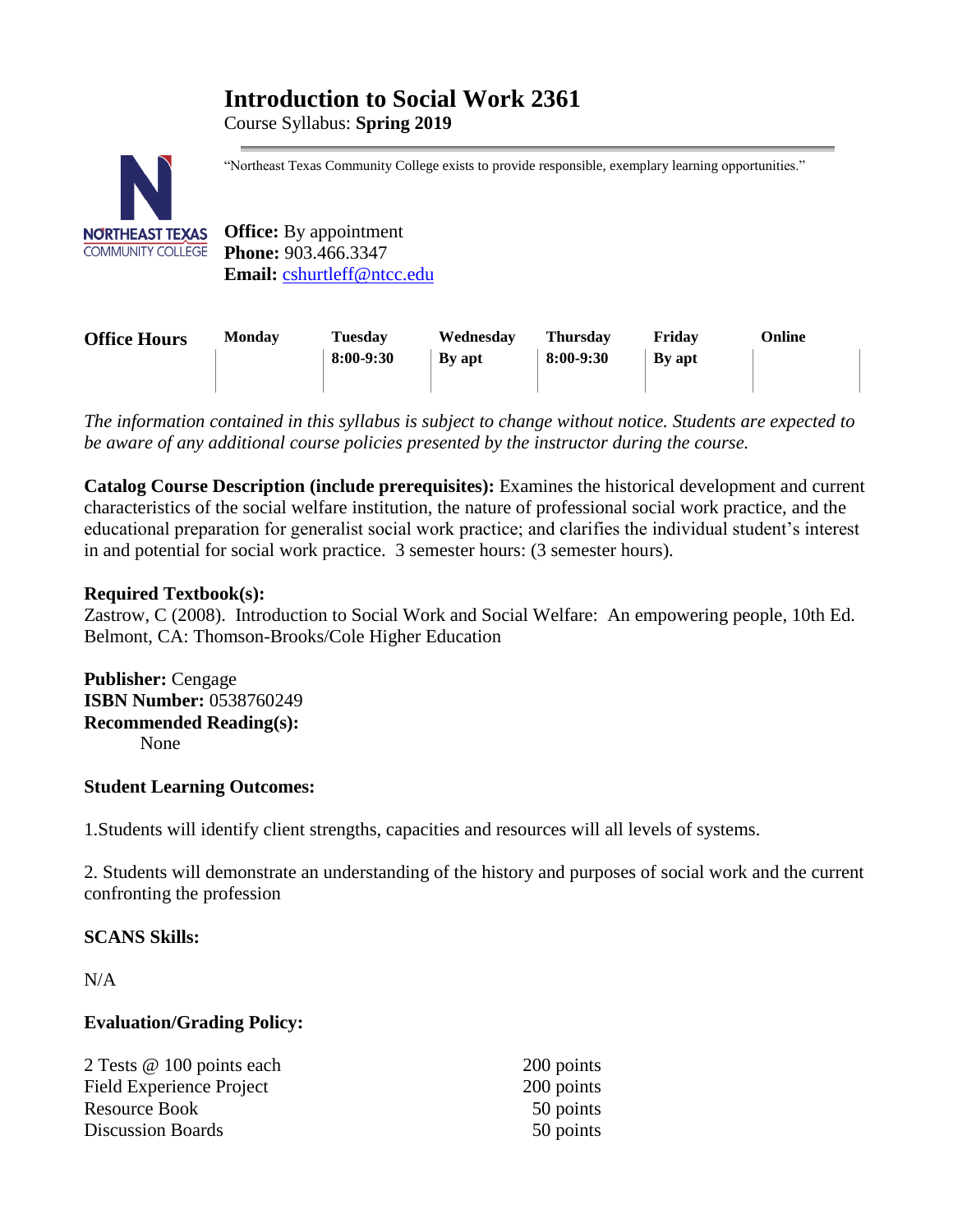Total Possible 500 points

Grading and evaluation--In general, a course grade of a "C" represents an acceptable level of work. A course grade of "B" represents a substantial effort and achievement. It is clearly a grade for the better than average product and effort. An "A" is awarded only in the case of both outstanding efforts and quality in the required products.

The grades will be awarded on the following basis:

 $A = 90\%$  to 100% of possible points  $B = 80\%$  to 89% of possible points  $C = 70\%$  to 79% of possible points  $D = 60\%$  to 69% of possible points  $F = 59\%$  and below of possible points

#### **Tests/Exams:**

There will be two tests (100 points each). Everyone must take the final exam. Exams will consist of multiple choice, matching or definitions, and short essay questions.

Make-up examinations, as a rule, will not be permitted, unless the student's absence is excused in advance.

A grade of incomplete ("X") will not be given unless the student contacts the instructor to make special arrangements for making up required work. Only emergency situation that prohibit the student from completing the course as planned will warrant consideration of the grade of "X".

# **Mid-term: March 7th Final: May 15th**

# **Assignments:**

All written assignments should be typed (12-point font), double-spaced, with one inch margins, a title page and stapled. Students are encouraged to submit written work that has been spell-checked and is free of grammatical errors. Students are expected to use APA style when citing reference materials. Students are advised that points will be deducted if these criteria are not met.

FIELD EXPEREINCE PROJECT - Value: 200 pts.

The purpose of this assignment is to give the student an opportunity to experience the role of helper through a volunteer project of 30 hours. Students may volunteer to work at a social service agency, nursing home, day care facility, hospital, church, or other human service setting. The actual project chosen must have the permission of the instructor before it begins. See Guidelines attached for specific information. Proposal for project is due **February 19th**. The final paper will be due **April 16th** .

Hours - 100 pts Paper - 100 pts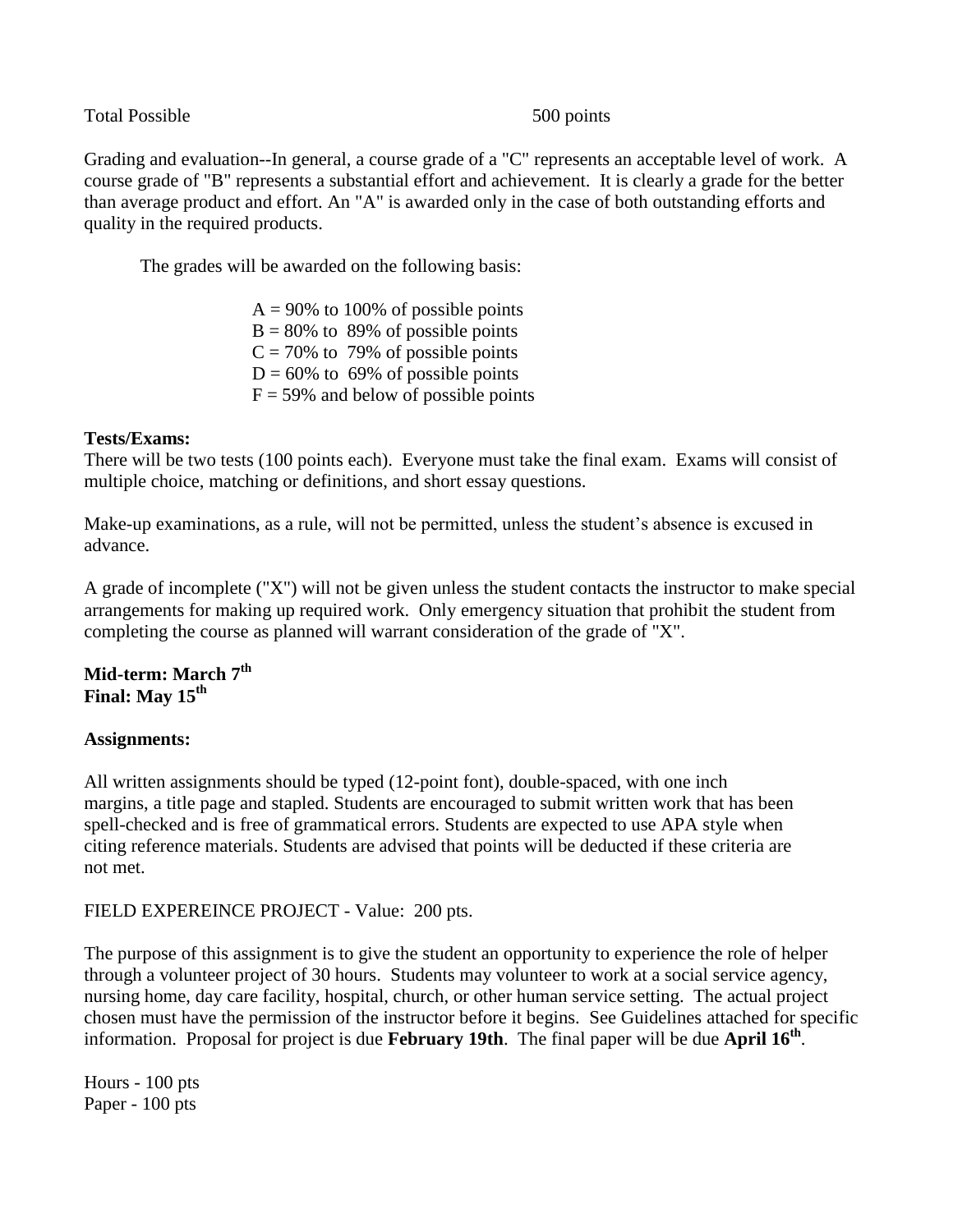## RESOURCE BOOK - Value 50 pts

Each student will research five resources within your community and create a notebook. Each resource will have a cover page containing the name, address, phone, summary of services, eligibility requirements, and source of funding and an attached brochure. The assignment will be due on **March 5th**.

#### DISCUSSION BOARDS - Value: 50 points

Each student will participate in the learning process by participating in five discusion boards. Instructor will assign discussion online.

# **Other Course Requirements:**

 $N/A$ 

#### **Student Responsibilities/Expectations:**

Students are expected to attend class, reflecting responsibility which is inherent in the development as a social work professional. Roll will be taken regularly. Students who are tardy to class will be counted as absent unless they notify the instructor otherwise. NTCC policy regarding attendance will be upheld. Students are allowed two absences (excused or unexcused) without any penalty. Ten (10) points will be deducted for additional absences, beginning with the third absence. If a student misses more than three classes, he/she should drop or withdraw from the class until such a time that consistent attendance is possible. Students will "university approved" absences will be allowed to make up any missed work, but will still have the aforementioned points deducted (due to an inability to "participate" in classes from which the student is absent).Students are asked to turn off their cell phones and any other electronic devices during class.

#### **NTCC Academic Honesty Statement:**

"Students are expected to complete course work in an honest manner, using their intellects and resources designated as allowable by the course instructor. Students are responsible for addressing questions about allowable resources with the course instructor. NTCC upholds the highest standards of academic integrity. This course will follow the NTCC Academic Honesty policy stated in the Student Handbook."

#### **Academic Ethics**

The college expects all students to engage in academic pursuits in a manner that is beyond reproach. Students are expected to maintain complete honesty and integrity in their academic pursuit. Academic dishonesty such as cheating, plagiarism, and collusion is unacceptable and may result in disciplinary action. Refer to the student handbook for more information on this subject.

#### **ADA Statement:**

It is the policy of NTCC to provide reasonable accommodations for qualified individuals who are students with disabilities. This College will adhere to all applicable federal, state, and local laws, regulations, and guidelines with respect to providing reasonable accommodations as required to afford equal educational opportunity. It is the student's responsibility to request accommodations. An appointment can be made with Katherine Belew, Academic Advisor/Coordinator of Special Populations located in the College Connection. She can be reached at 903-434-8218. For more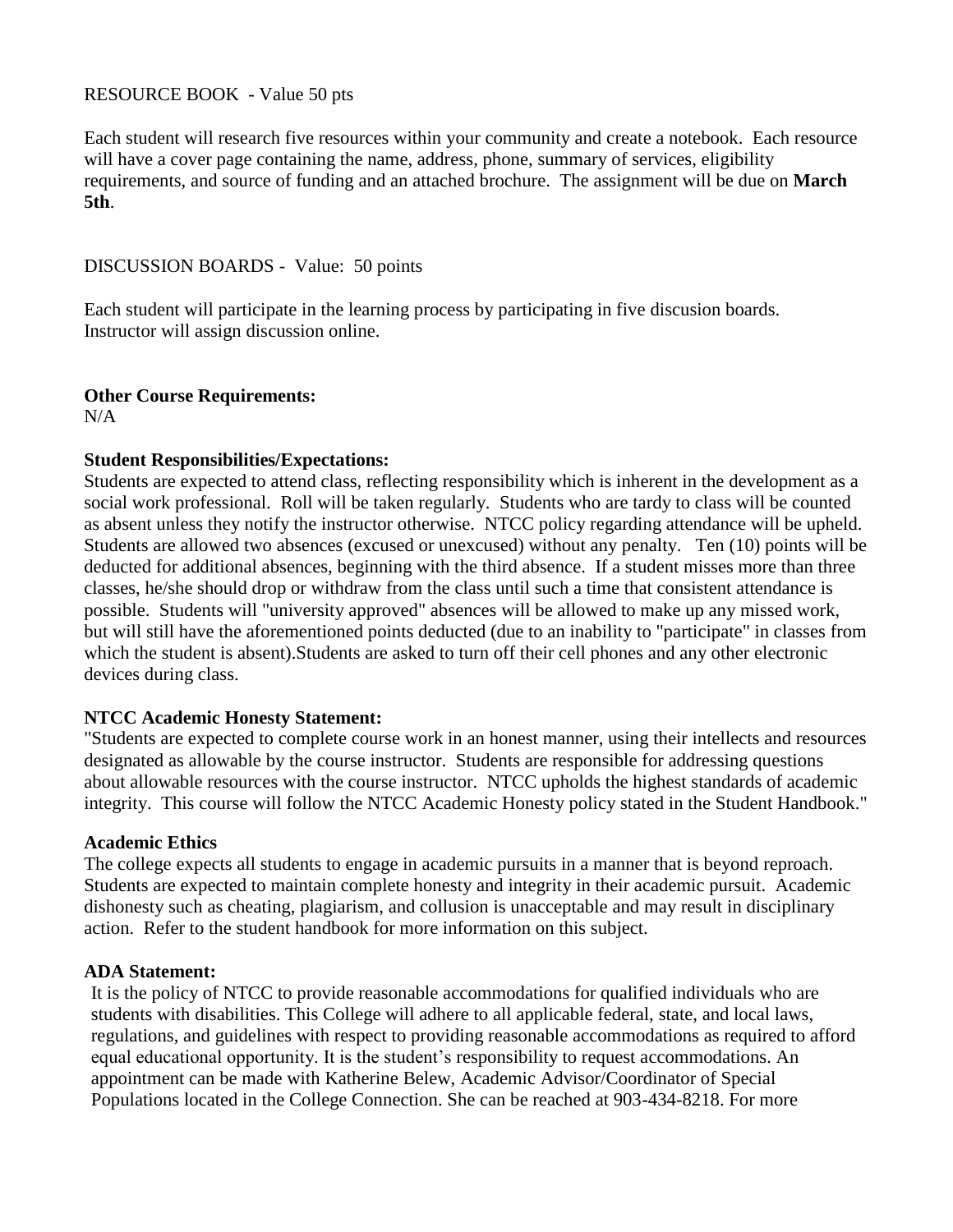information and to obtain a copy of the Request for Accommodations, please refer to the NTCC website - Special Populations.

# **Family Educational Rights And Privacy Act** (**FERPA**):

The Family Educational Rights and Privacy Act (FERPA) is a federal law that protects the privacy of student education records. The law applies to all schools that receive funds under an applicable program of the U.S. Department of Education. FERPA gives parents certain rights with respect to their children's educational records. These rights transfer to the student when he or she attends a school beyond the high school level. Students to whom the rights have transferred are considered "eligible students." In essence, a parent has no legal right to obtain information concerning the child's college records without the written consent of the student. In compliance with FERPA, information classified as "directory information" may be released to the general public without the written consent of the student unless the student makes a request in writing. Directory information is defined as: the student's name, permanent address and/or local address, telephone listing, dates of attendance, most recent previous education institution attended, other information including major, field of study, degrees, awards received, and participation in officially recognized activities/sports.

### **Other Course Policies:**

Students are asked to turn off their cell phones and any other electronic devices during class.

**Lectures & Discussions:**

### **Tentative Schedule**

Unit I-- Week 1 Review of Syllabus and Assignments, Introductions and Get acquainted

Unit II— Social Welfare: Its Business, History, and Future Read (Ch.1) Week 2

Unit III-- Social Work as a Profession and a Career Read (Ch. 2) Week 3 Movie (What do Social Workers do?)

Unit IV-- Generalist Social Work Practice Read (Ch. 3) Week 4 Rural Social Work

Unit V— Poverty and Public Welfare Read (Ch. 4) Week 5 Video

Unit VI— Emotional/Behavioral Problems and Counseling Read (Ch. 5) Week 6

Unit VII— Family Problems and Services to Families Read (Ch. 6) Week 7 Mid-term review

Unit VIII— Sexual Orientation and Services to GLBT Individuals Read (Ch. 7)